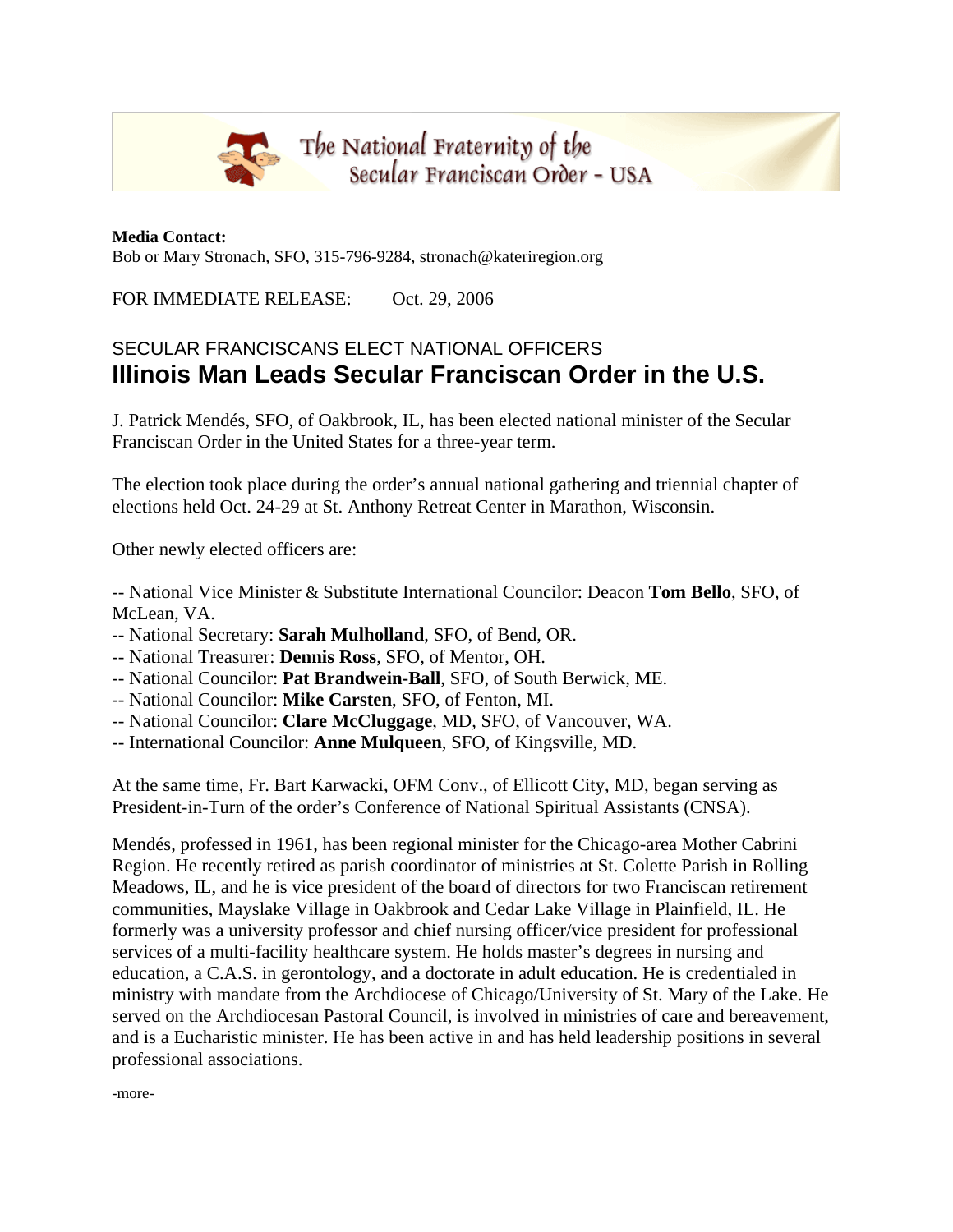## SECULAR FRANCISCANS ELECT / Page 2

Bello is a teacher to adult immigrants and refugees in Fairfax County, VA. Ordained to the permanent diaconate in 1987, he is assigned to St. James Catholic Church in Falls Church, VA. A summa cum laude graduate of University of North Carolina at Chapel Hill, Bello is a Rhodes scholar who earned both a B.A. and M.A. from Oxford University (Merton College) at Oxford, England. He holds a master's in religious studies from Notre Dame Pontifical Catechetical Institute in Arlington, VA. In addition to parish work, Deacon Bello works in Catholic Charities Prison Ministry at the Alexandria Detention Center and is a member of St. Ann's Hospital Ministry Team. He has worked with the poor and homeless at Christ House in Alexandria. Professed in 1983, Bello is a member of St. Thomas More Fraternity in Arlington. He served in a number of Franciscan leadership positions, including local fraternity minister, regional councilor and regional minister for St. Margaret of Cortona Region. He and his wife, Judy, have three children.

Mulholland is a freelance editor for American Psychological Association in Washington, D.C. She retired from APA last year after working in its Publications Department for 26 years as an indexer, editor and manager of abstracting/indexing. She holds a BA in psychology. After retiring, she and her husband, Dan, moved to Bend, OR. She is involved with the prayer shawl ministry and the Small Communities Bible Study at St Francis of Assisi parish in Bend. Her Franciscan fraternity has adopted a section of highway, as part of its ecology work. On the national level, she and her husband are former co-chairs of the order's National Peace and Justice Commission, and she is the executive secretary for the Conference of National Spiritual Assistants. Mulholland has held a number of leadership positions, including fraternity minister and formation director, and was recently elected secretary of her local fraternity, St Francis of Assisi. She and her husband have seven grown children and 13 grandchildren.

Ross, who begins his second term as national treasurer, is a retired high school math teacher and junior high assistant principal. He holds a BA in sociology and mathematics and an MA in education administration from John Carroll University, Cleveland Heights, Ohio. He is active at St. Bede the Venerable Parish, serving on the parish council, as a Eucharistic minister, and as a religious education principal. Professed as a Secular Franciscan in 1986, Ross served in a number of local leadership positions, including minister of Br. Jacopa Fraternity, before being elected regional minister and regional treasurer for St. Maximilian Kolbe Region. He and his wife, Lynn, have four daughters, two sons, and seven grandchildren.

Brandwein-Ball is a former two-term regional minister of St. Elizabeth of Hungary Region. She is a staff nurse with Rochester Pediatric Association, Rochester, NH. Before that she was a pediatric nurse and a psychiatric unit counselor at Wentworth-Douglass Hospital in Dover, NH. She holds an LPN from Nevada Public School of Practical Nursing, Nevada, MO, and a BA in Psychology from University of New Hampshire. She completed the Spiritual Direction Training Program with the Mercy Center, Colorado Springs, CO, and is a member of Spiritual Direction International. Active in Our Lady of the Angels Parish in South Berwick, ME, she served as a Eucharistic minister and as a member of the parish merger taskforce. She previously was parish newsletter editor and confirmation teacher. As a Secular Franciscan, she was local fraternity minister and regional vice minister. She also serves on the national Spirit and Life Team, and she conducts retreats and days of recollection. She and her husband, Gary Ball, have two sons.

-more-